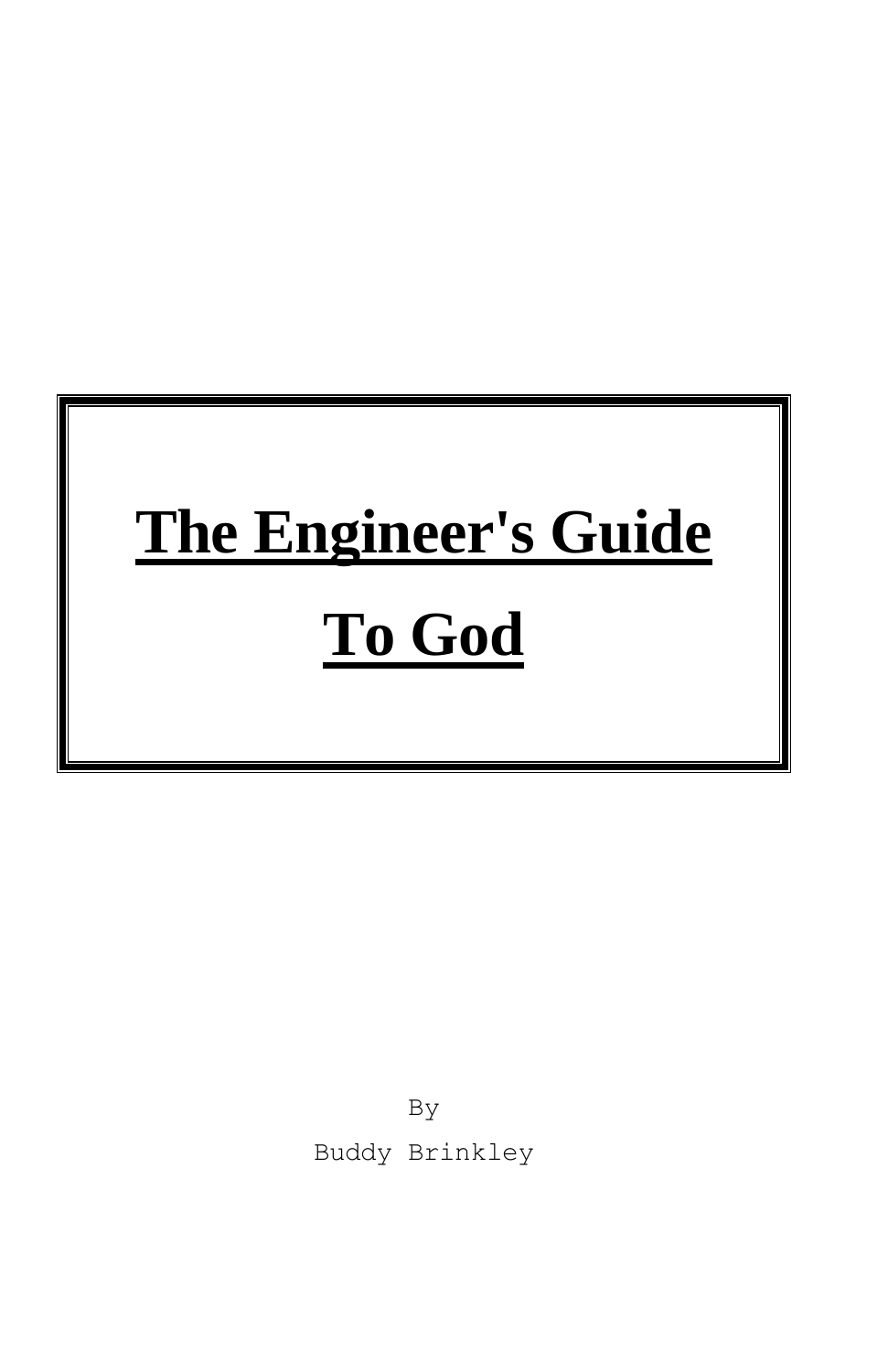Copyright 2001 by Buddy Brinkley. Revision 1 Copyright 2002 by Buddy Brinkley. Revision 2 Copyright 2004 by Buddy Brinkley.

You may copy this document, you may sell it, you may give it away, you may translate it, you may publish it, but you may not change it, you do not own it, and you may not prevent anyone else from copying or distributing it. Please do not clog up anybody's e-mail system with this document. Please do not attach it to any e-mail that says something like, "If you really love Jesus, you'll pass this along to 42 thousand of your closest friends." I really hate that stuff. You must include this Copyright notice with all copies of this document.

"Scripture taken from the HOLY BIBLE, NEW INTERNATIONAL VERSION. Copyright 1973, 1978, 1984 by International Bible Society. Used by permission of Zondervan Publishing House."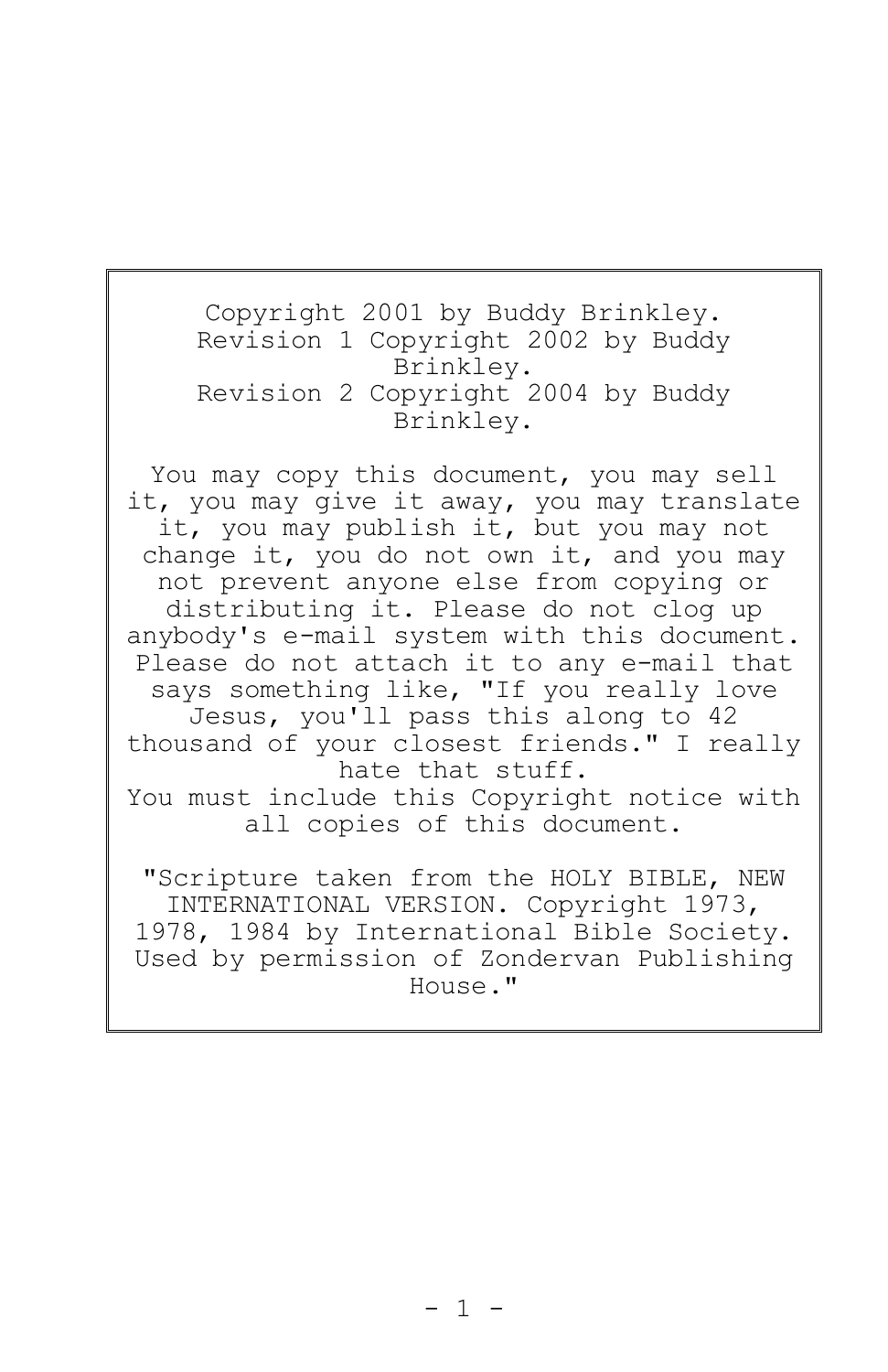#### **Intro**

Hi. My name is Buddy Brinkley. I'm an Electrical Engineer. It's Monday morning (February 26, 2001). I just woke up for work and suddenly I'm writing this. It just came to me. This is not my typical Monday, for sure. Might as well just go with it - here goes...

I've been a Christian for quite some years now, and I've made an observation about Christian literature -- not much of it is geared toward folks with my kind of brain.

I want the facts. I want them quickly, concisely and logically expressed. I don't want a lot of fluff in between. Don't waste my time with a lot of symbolism and allegory, and don't bore me with cute stories or emotional testimony. Just give me the bullet points and the details that I really need to know. Oh yeah -- make it short. I prefer the "Cliff Notes" version.

So, with that in mind, here goes my contribution to the world...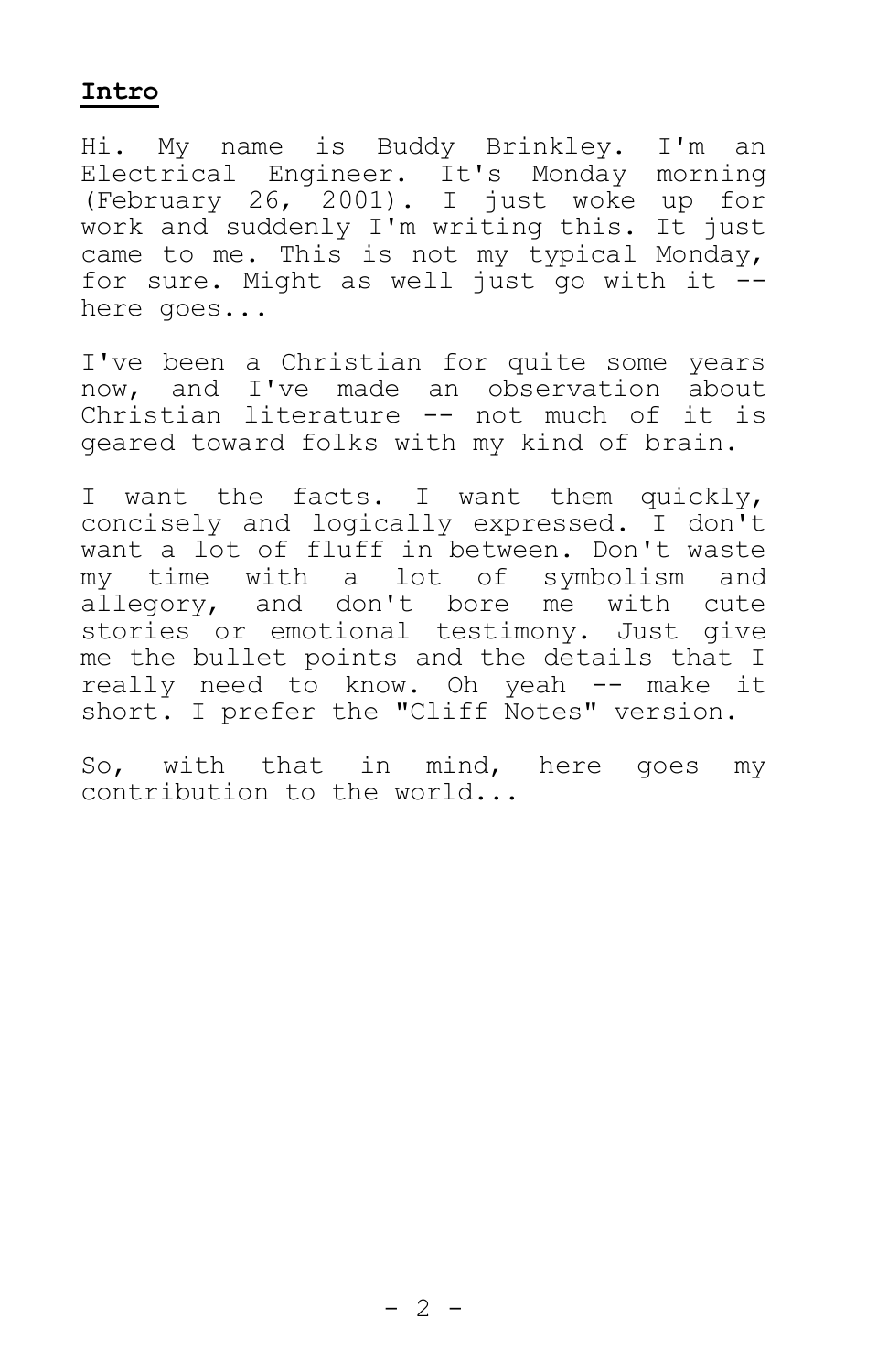## **Chapter 1: God Exists**

If you're an engineer, you've most likely got a certain amount of common sense, to which I will now appeal. Look around. Look at the intricacy and vastness of the universe. Look at the amazing design of your own body. Look at how everything in the universe -- down to the last teensie tiny particle of an atom -- all fits together into an incredibly complex system that has the remarkable ability to actually continue to function for an apparently long period of time.

Do you really believe that such an amazing system could just make itself? We who design the structures, machines, and toys of civilization ought to recognize design when we see it.

Of course there's a God. Only a liberal arts major would believe otherwise. Let's move on...

No, on second thought, let's not move on just yet. Even in Engineering School, we get a few close-minded folks from time to time. This is for you:

Take a pile of dirt. Now, take anything else you think you might need, and make a human being. Good luck. Okay, I'll make it easier for you -- just make an amoeba. No, wait a minute; we want to put this on the level of creation:

Take a vacuum...

Now make the pile of dirt.

Have a nice day.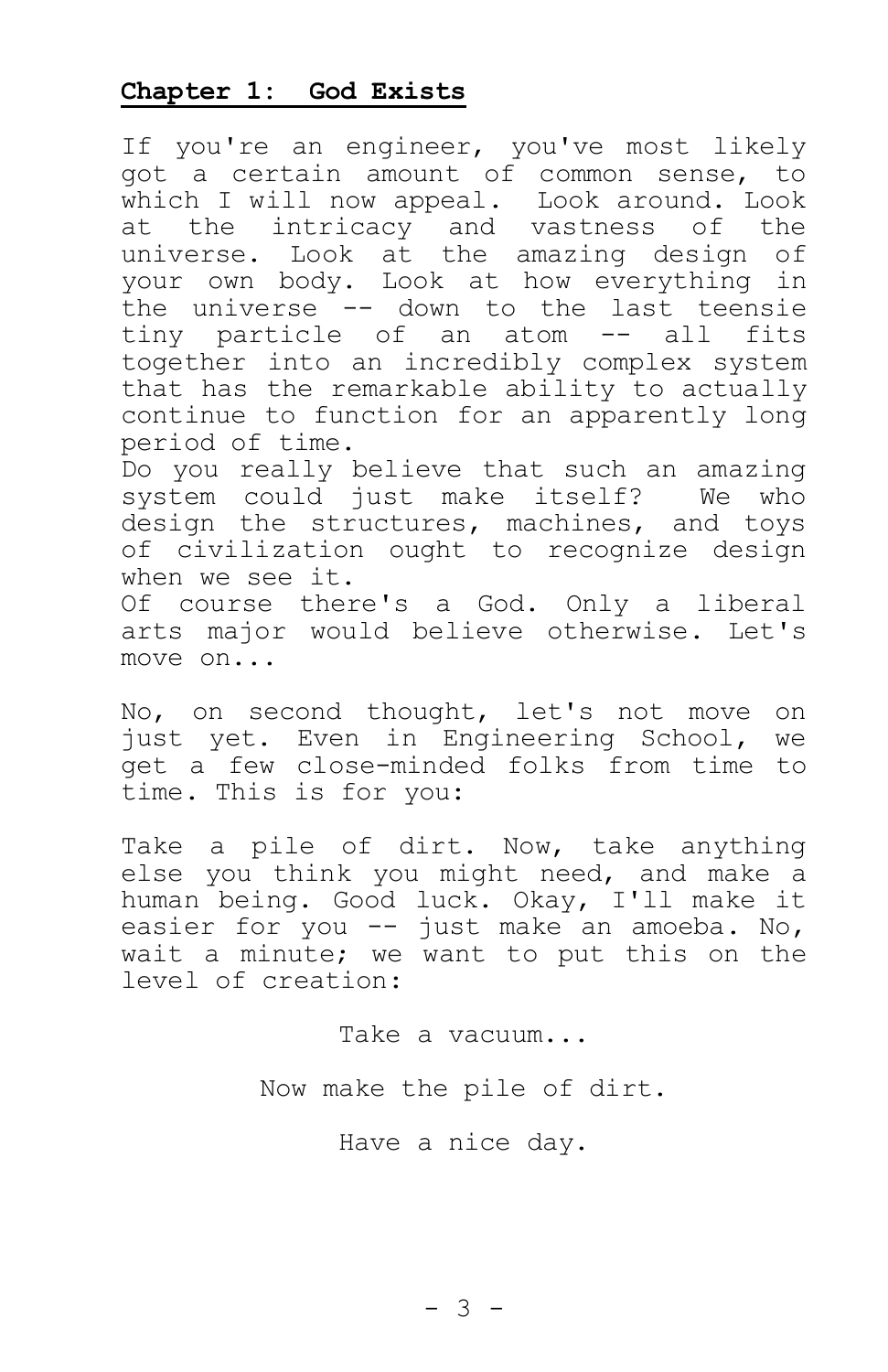If you could make it, wouldn't you?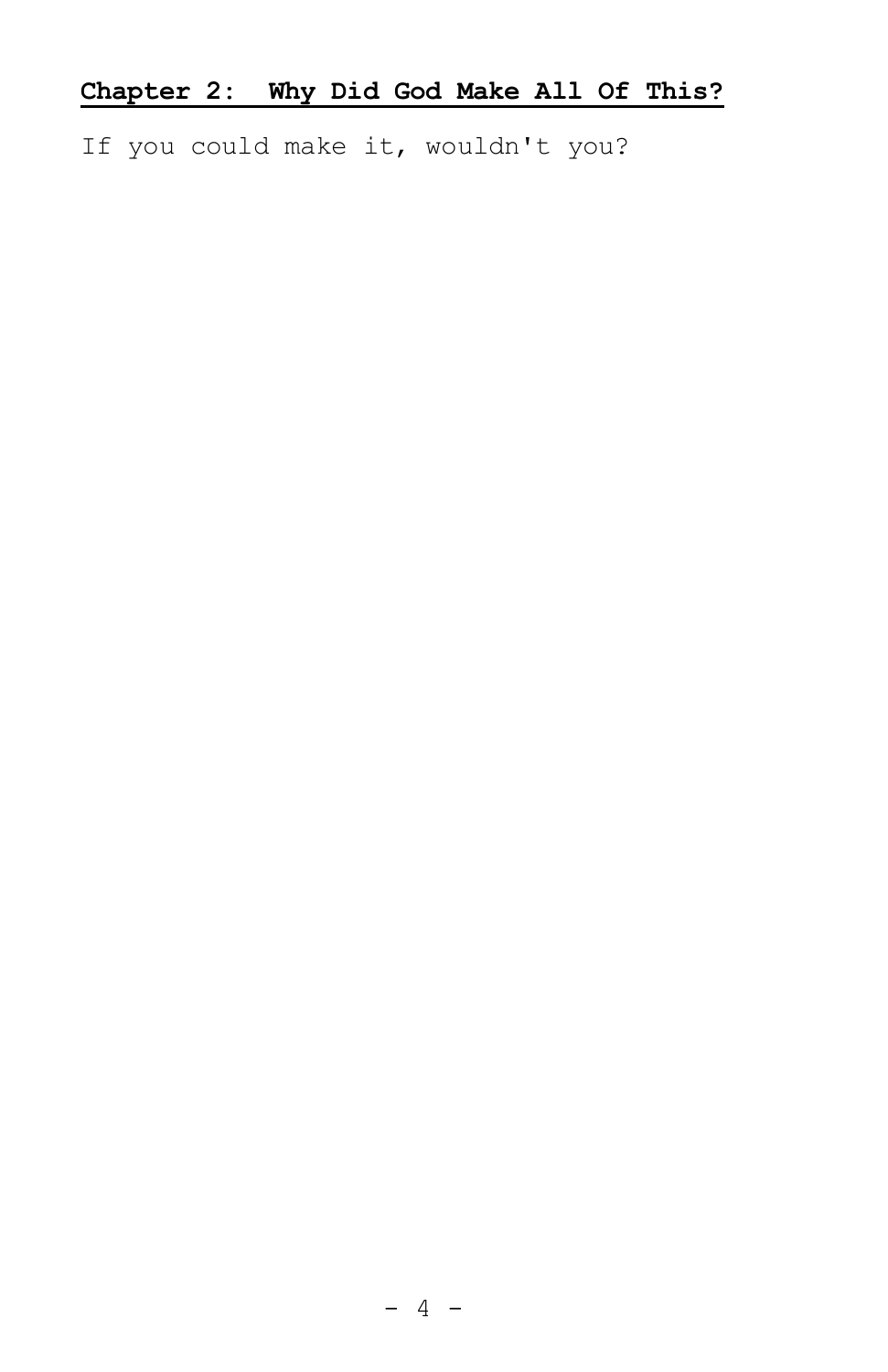#### **Chapter 3: How to Choose A Religion**

Try mine. It works.

Well, I thought seriously about ending this chapter right there. But, let's face it; everybody claims that their religion works. I think there's a certain validity to that claim. Who am I to tell somebody that their religion isn't working for them? But I have a few points to make about Christianity, because I believe it uniquely beats the alternatives. Actually, I believe that Christianity is the fulfillment of Judaism, Hinduism, and Buddhism. I'm not so sure about Islam, since it came after Jesus. I'll let you Islamic guys check into that one. Oops, I'm rambling. Okay, back to the guide...

Any religion that claims that you can do anything to make yourself "good enough" for God is aiming at a mark that is unreachable. We are just little specks of dust in His universe. Our lives are just little blips in the vastness of time. He is beyond the universe. He is beyond time. What are you going to do to get to His level? I believe that Judaism, Hinduism, and Buddhism came before Christ to show us an ideal that we could not reach. I suspect the same is true of Islam, even though it came later in that timeline. God is beyond time, remember?

The Bible teaches that God stooped down to our level -- He Himself became a man, Jesus Christ, and walked among us. He identified with us, because we could not identify with Him.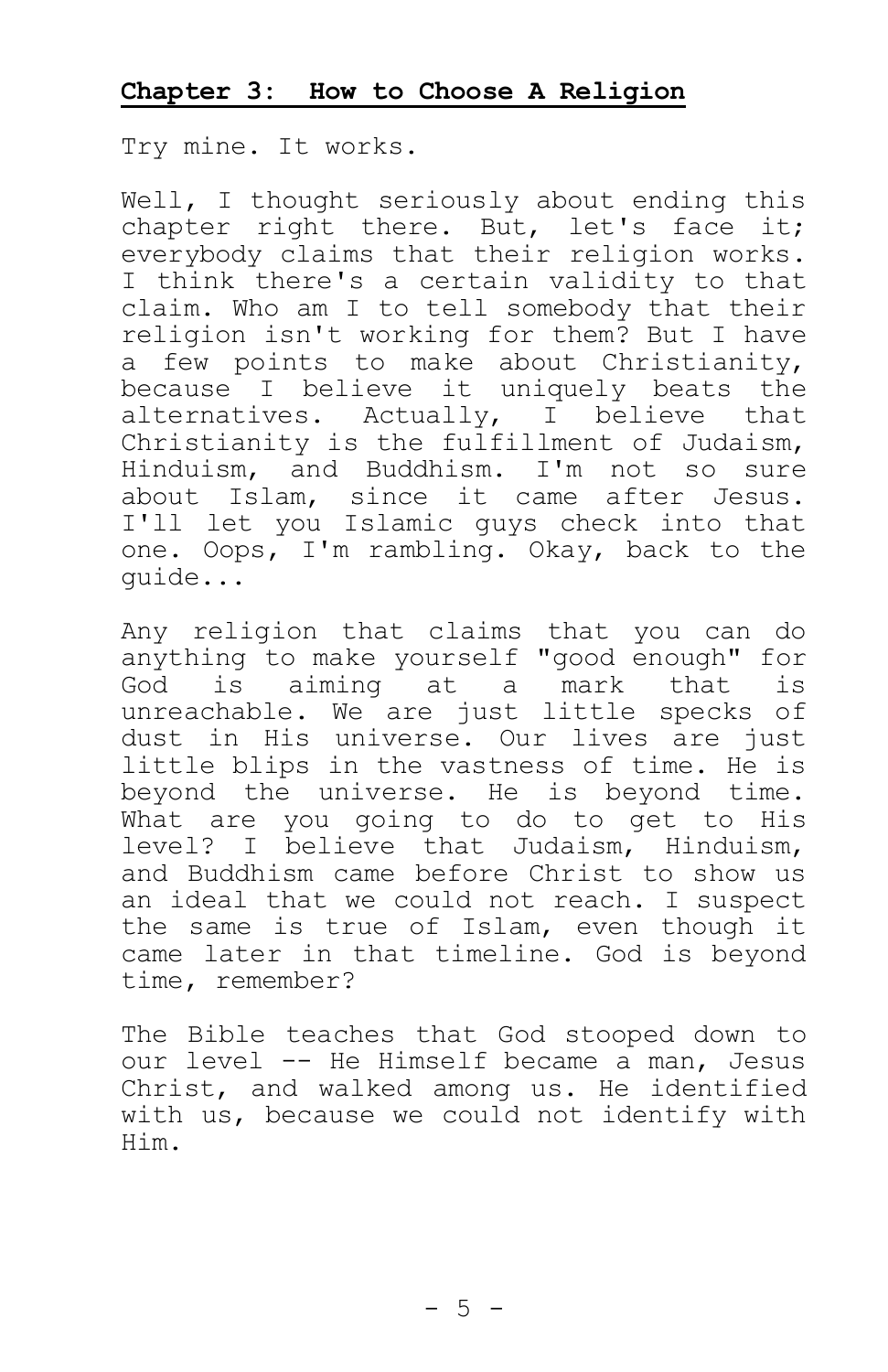You've probably heard the term, "Born Again Christian." Here's what it means:

You can not make yourself into the person that God wants you to be. You can not simply believe the right things, accept the right rules, and live a life that is good enough for God. Many Christians think that's how to live the Christian life. It is not. That's how to be a good Jew.

God wants to remake you. This requires that you give yourself completely to Him. You give up your goals, your dreams, your wants, your needs -- everything. Then, you simply ask Him to make you what He wants you to be. After that, it's His problem to do it. Your part is to keep giving yourself to Him. His problem is to remake you. You can not force Him to do it. You can not make it happen. But, it is what He wants, and only your free will, and your refusal to submit to Him holds Him back. Once you surrender, He will do the rest. Just don't try to do it yourself. That's the biggest mistake that Christians make.

Do you have difficulty with not doing it yourself? Many do. Go back to that vacuum in Chapter 1 and try to make dirt. Do you get it now?

Okay, I'll spell it out for you:

You can't do it. Neither can you make yourself what God wants you to be.

Only God can.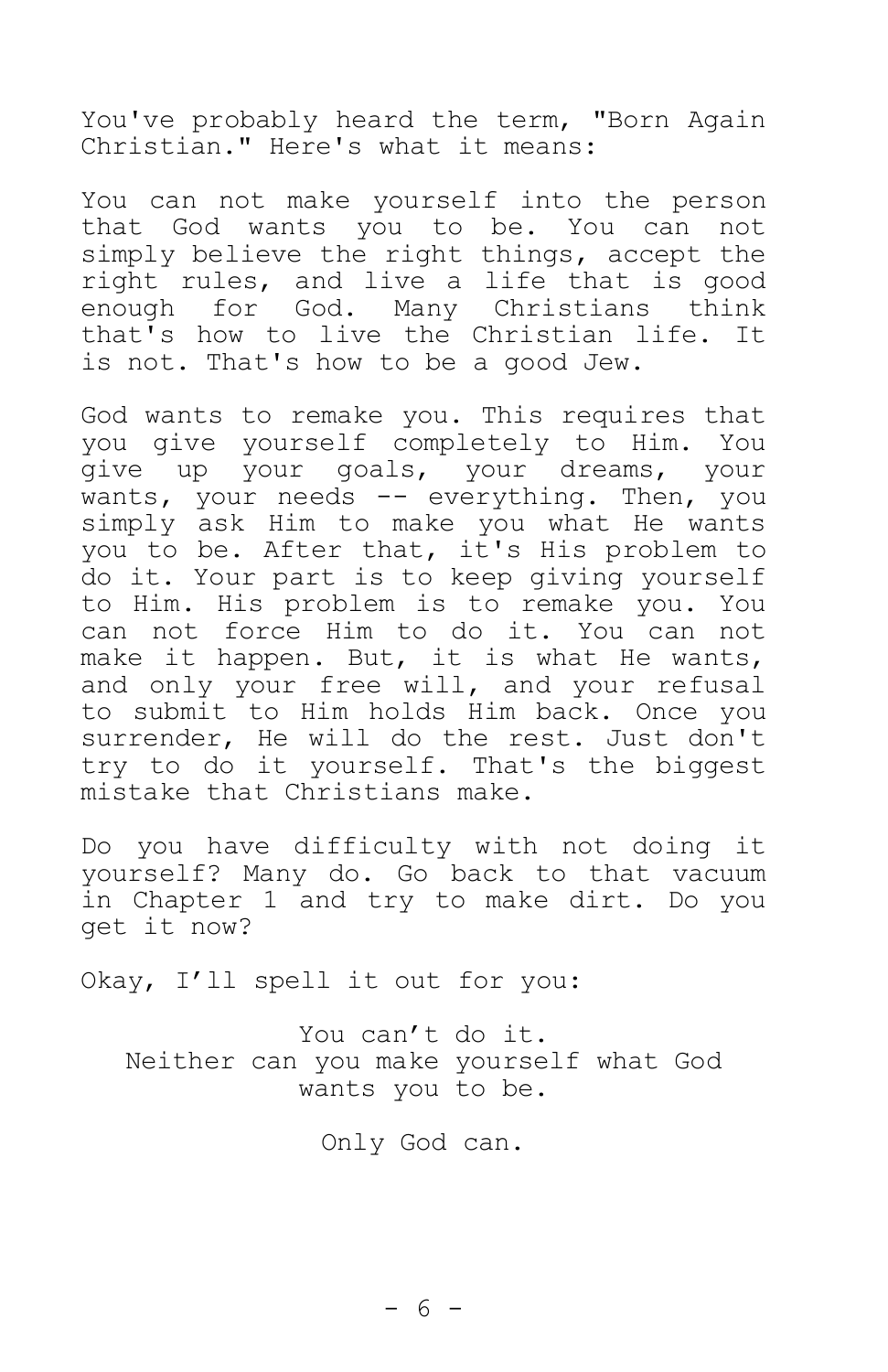### **Chapter 4: So What About that "Sin" Thing?**

You've heard folks talk about a thing called "sin." Here's what it means...

Look at all the major religions of the world. All of them have rules for living a life that pleases God. Many of these rules look similar as you compare the different religions. Sin is breaking the rules. But, there's a little more to it than that …

At its heart, sin is selfishness. Sin is seeking to get what we want for our own selfish enjoyment, typically without much concern for anything or anyone else. Sometimes, we may mask it with a thin veil of self-righteousness or charity, but our motives are still selfish at the core.

Everybody is this way until God changes them. That's sin.

We can not come to God in sin. God hates sin. He loves us, but He hates sin.

Why does God hate sin? He hates it for the same reason that we hate it. Sin hurts. It does damage.

Consider the Ten Commandments – Thou shalt not lie, Thou shalt not steal, Thou shalt not kill, etc., etc. We all hate that stuff. Just about every religion has rules against the same basic "sins."

Most everybody hates sin – particular when it's done to us.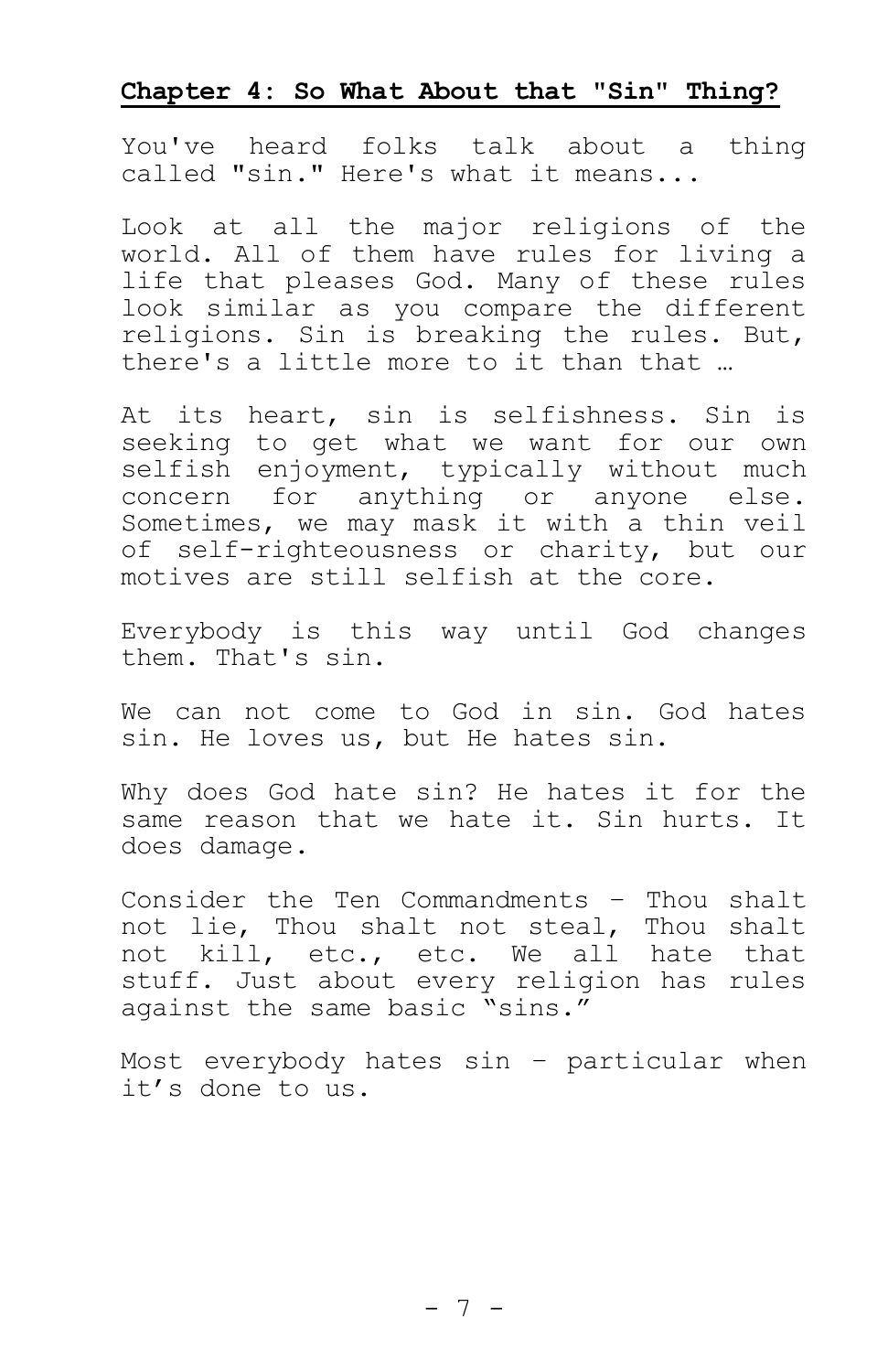Picture Heaven – life after death. Most people picture bliss. We picture a place and a state of being that is full of peace, love, and happiness. We picture perfection.

You can't have that kind of Heaven and still have sin. That's why there is no Heaven here on Earth. And that's why God hates sin.

We hate it, too.

So, we can only get rid of sin by being remade by God, but we can't come to God because we're full of sin and He hates sin.

We're doomed, man. Bummer.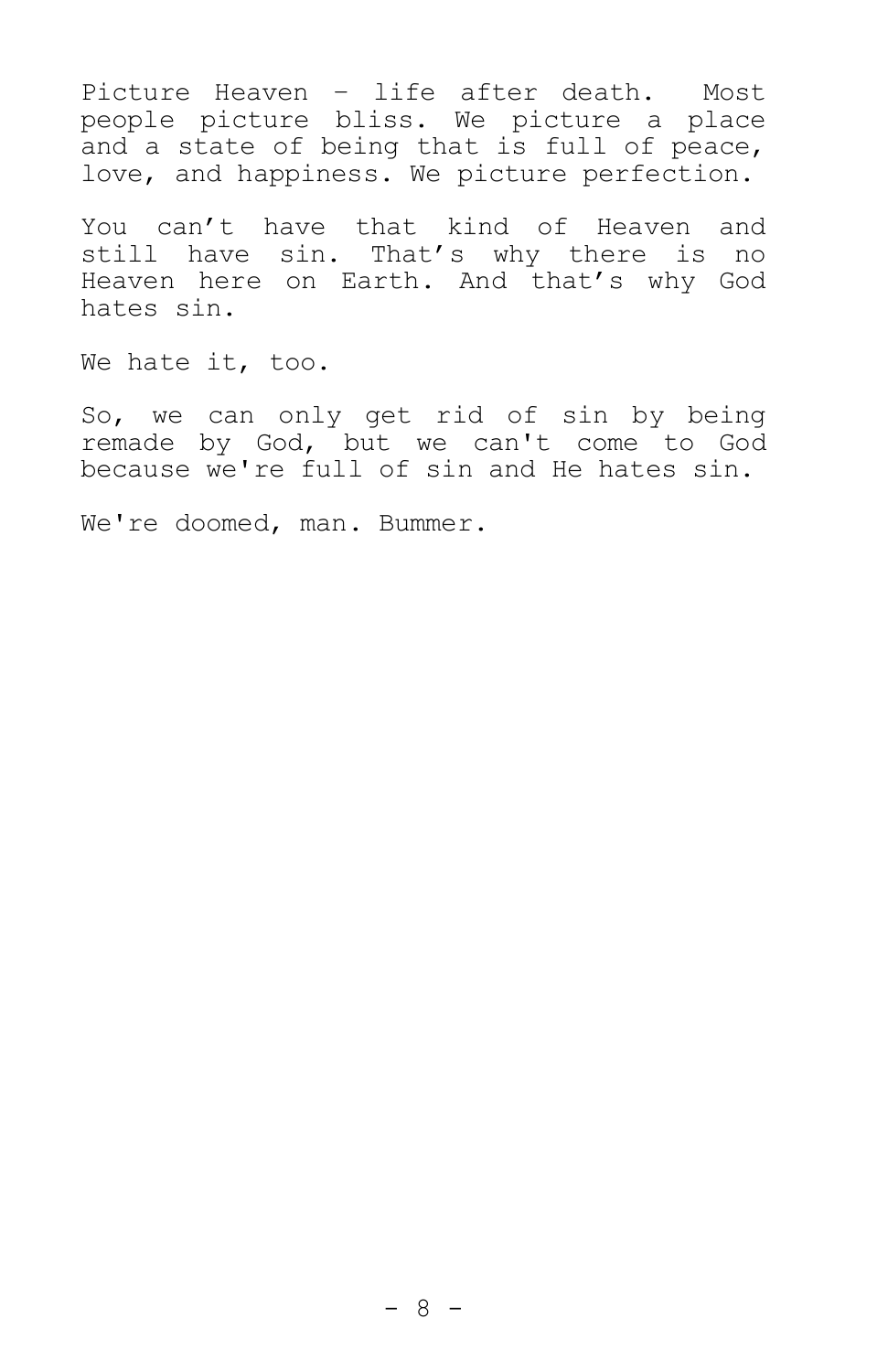#### **Chapter 5: Jesus Died For You**

Jesus died on the cross back around 30 AD to take upon Himself the punishment of everybody's sin. That's what the Bible teaches. That's what Jesus taught. That's how you, a person full of sin, can come before God and get remade. That's what Christians mean by "getting saved." Jesus saves us from sin. Oh yeah, by the way, the normal penalty of sin is death, hell, etc., etc. It's best to be saved.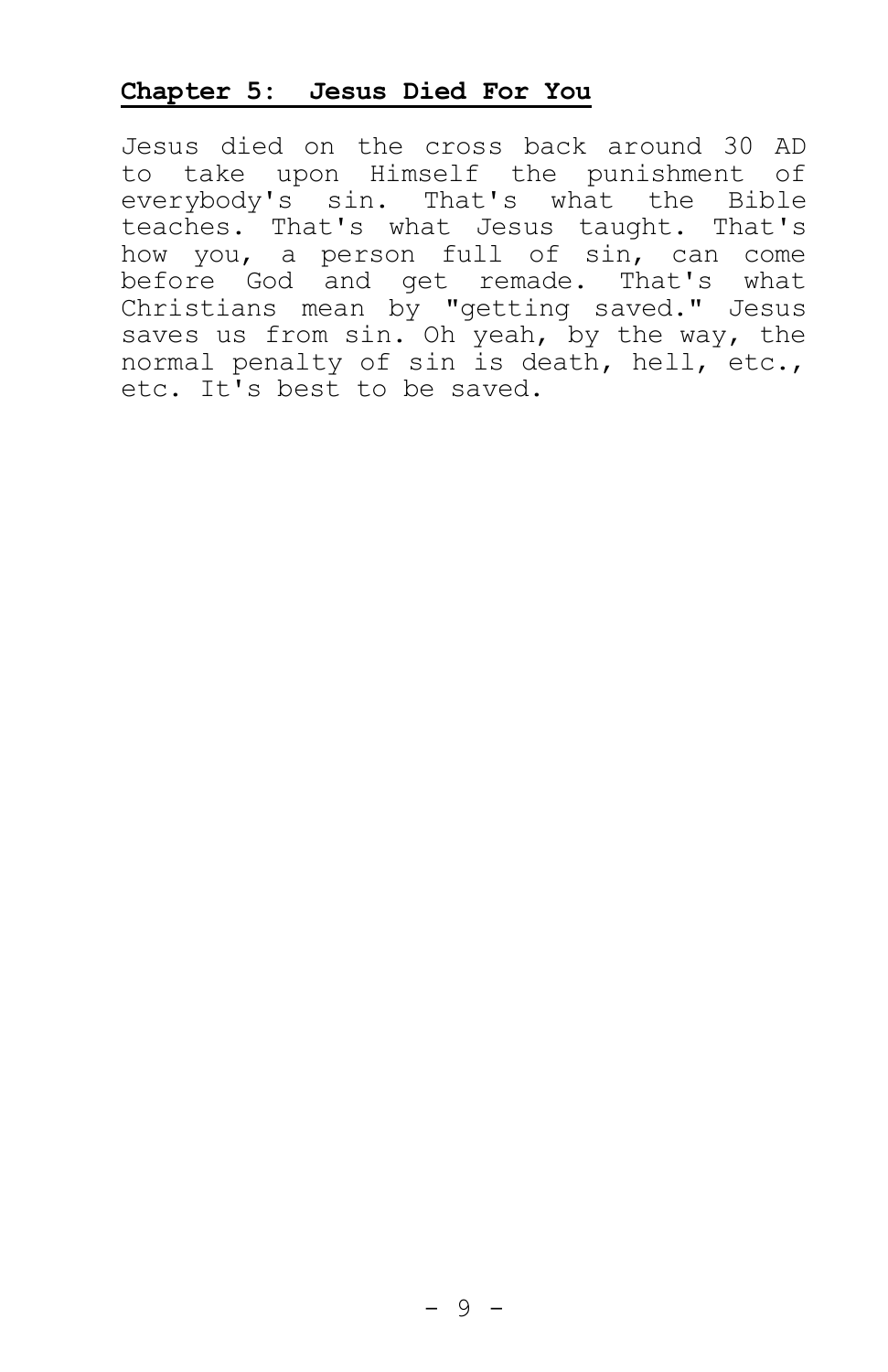#### **Ch 6: Let's Have A Come To Jesus Session**

I hope you get it by now. Some of the typical religious jargon that is commonly spoken should now make a little sense. Let's review:

- You're a sinner. We're all sinners.
- God hates sin. God loves us.
- That's a problem.
- Jesus has solved the problem. He died to pay the penalty for sin.
- You can now come to God, and be forgiven of your sin.
- . Once you do that, you must be remade.
- Only God can remake you.
- You can't be reborn into a new life, without dying to your old life.

Many people come to God because they are afraid of dying, or because they want something that they can't get for themselves. That's not how it works. That's selfishness. God's not Santa Claus; He's the ruler of the universe. He does not exist to please us; we exist to please Him.

We all refer to it as "getting right with God," but we don't stop to consider what that means. You're supposed to get right with God. So, you should do it, not for what you can get to please your selfishness, but simply because IT IS RIGHT.

Churches are full of people who are still trying to use God to fulfill their selfish desires. They are fooling themselves into a false sense of security that is shallow and baseless. Don't follow them. Follow Jesus. Follow the leader.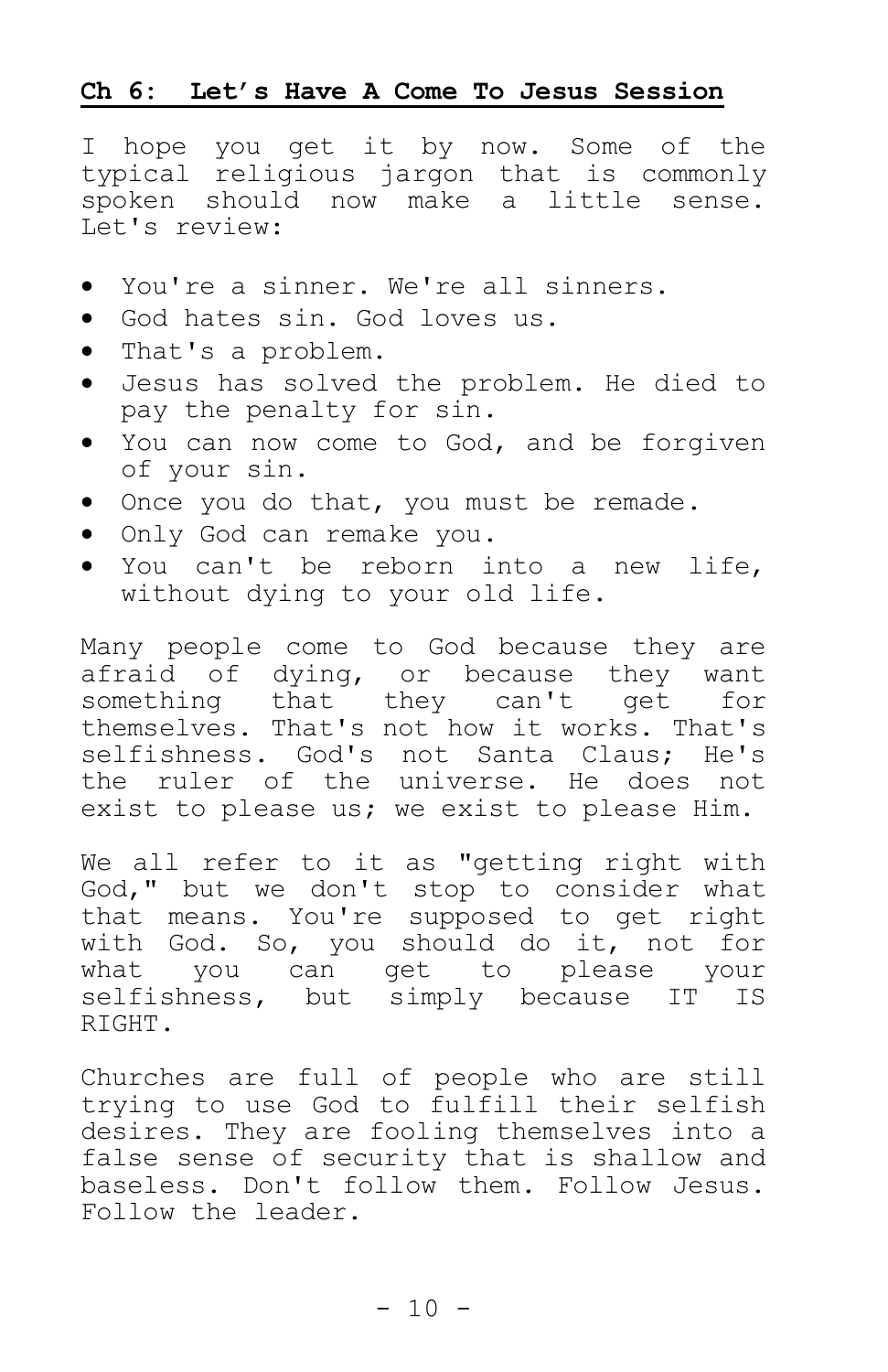#### **Chapter 7: Now What?**

That's between you and God Himself. I suggest you talk with Him.

But, I've got a few tips, so I'll throw 'em out...

Get a Bible. If you are an engineer, don't waste your time with a King James Version of the Bible. Its language is difficult to read, and we engineers have enough trouble with reading already. It was a great version back in the 1600s, but it's a bit hard to understand now. Also, don't waste your time with anything that claims to be a "paraphrase" version of the Bible. "Paraphrase" is a fancy way of saying, "We translated it, then we reinterpreted it, then we wrote it down." I'd rather interpret it for myself. Just give me the facts, not your opinions.

I like two different translations. I like the New International Version, because it is fairly accurate and it is easy to read. I also like the New American Standard Version. It is sometimes more of a literal translation than the NIV, but it's also a little more difficult to read. I use both. Go to a Christian bookstore, and check them out for yourself. Get what works best for you.

Now, once you've got a Bible, start studying it. It is God's technical manual for your soul. But, it's kinda big, ain't it? Here's a tip: Start with the Gospel of John. It's in the New Testament -- the part that was written after Jesus lived on earth. Then, skip over a little ways to Romans. The book of John gives you the words of Jesus. Romans gives you the basic tenets of Christianity.

 $- 11 -$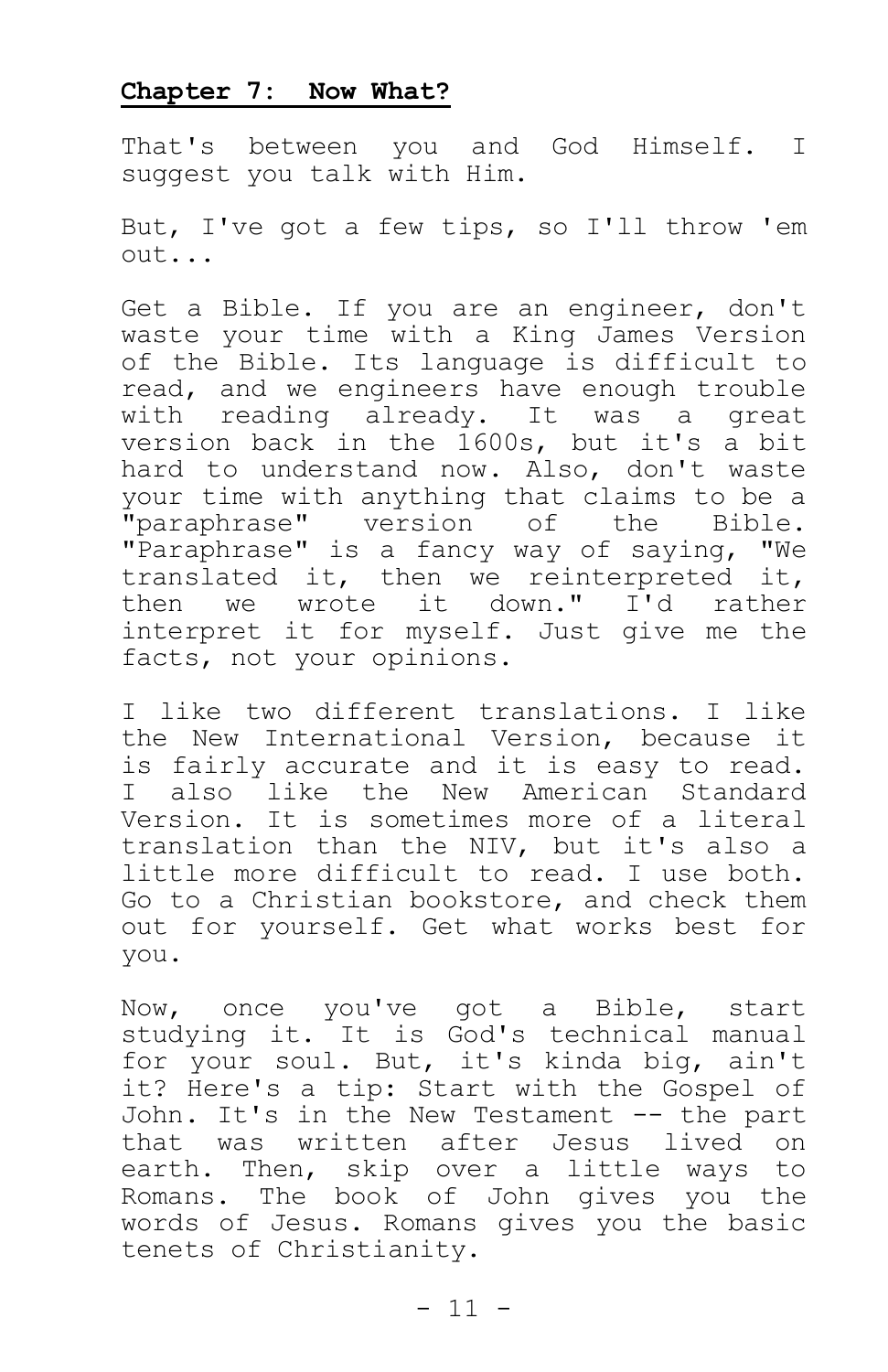You will read in John all about Jesus' life, His death on the cross, and His resurrection from the dead. Oh yeah, that's the good news. Not only did Jesus die for our sins, He also triumphed over death itself. Sounds impossible, huh? Go back to Chapter 1. Try again to make that dirt in the vacuum. It's impossible. Now, look around. God made everything out of nothing. God has no "impossible." Get used to it.

A Christian guy named Leonard Ravenhill once said, "Christianity is either supernatural or superficial." So, get used to the fact that God specializes in the impossible. The road ahead of you, once you surrender yourself to Him, is quite amazing.

In John, you will also read about the Holy Spirit. It is by the Spirit that we are remade. John says it a lot better than I can, so check it out.

Oh yeah, read 1 Corinthians 13. In this new life with God, the rules aren't the gig - they just exist to make you aware that you have a problem. The gig is way beyond the rules. It's all about love. God wants to teach you love. That's a big step for an engineer. Surrender -- God will take care of the rest.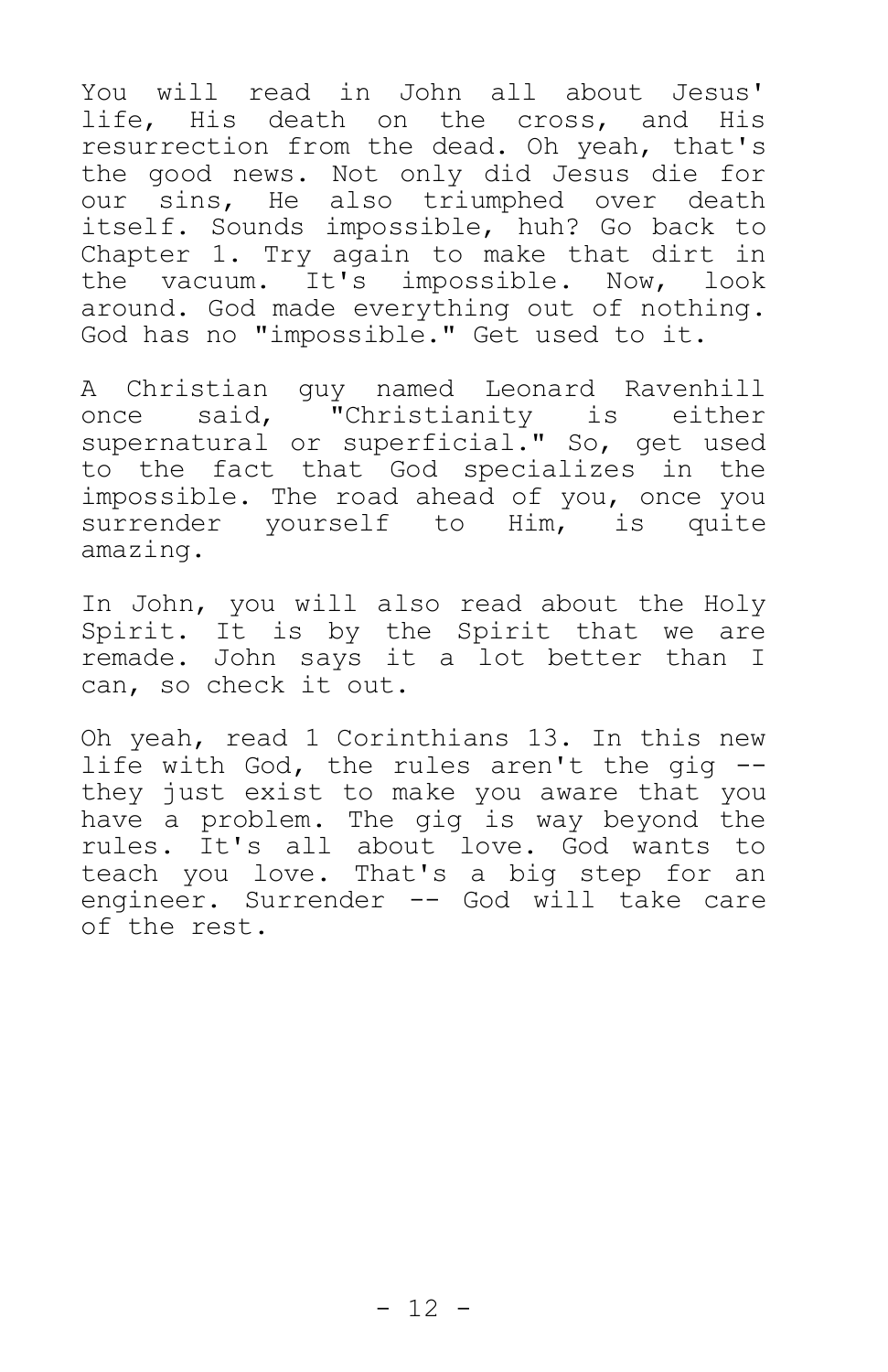Go to church.

Yikes! Did he really say that? Aren't churches full of hypocrites? Well, quite truly, many people have had bad experiences with churches. And, many churches are not all that they should be. But, the Bible refers to the church as the "body of Christ." Each of us is a part of that body. Body parts are not designed to stand alone. Neither are we. You need other Christians. Other Christians need you. So, go to church. What church? Ask God to lead you to the right church for you. He will do so. Want a more "down to earth" method? Find a Christian in your peer group whom you admire. Go to church with that person. Beware of churches that have their own translations of the Bible, and beware of churches that have scriptures in addition to the Bible.

One last tip: Christian literature is huge. It's a bit hard to sift through, and new books are added every day. Read the Bible. Don't neglect the Bible to read other stuff. But, it's good to also read other books from time to time. Here are two books that I recommend, both by a man named A.W. Tozer: The Pursuit of God, and The Root of the Righteous. I got a lot out of them. Most likely, you will, too.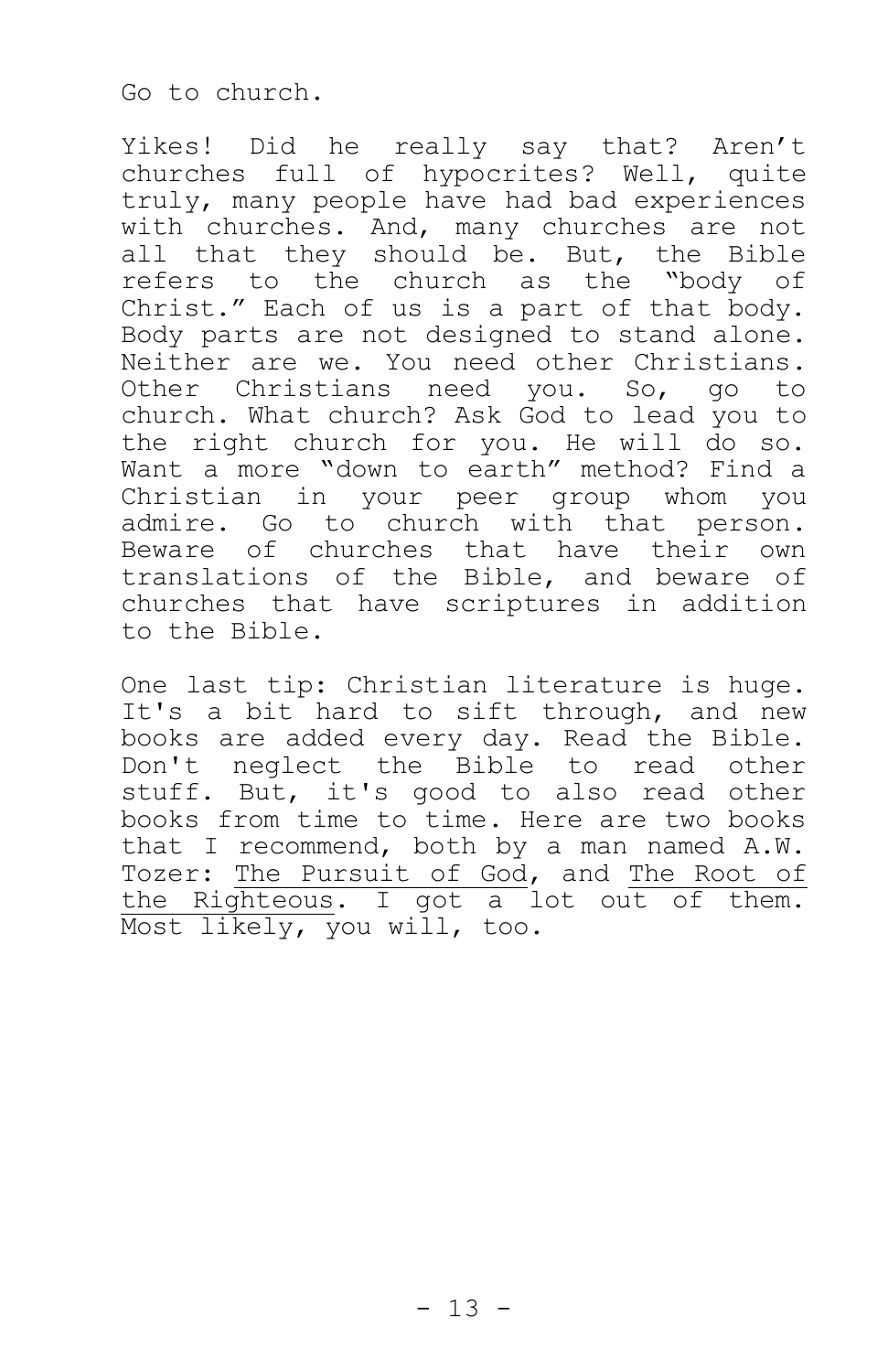# **Conclusion**

True religion, of whatever flavor, consists primarily of knowing and loving God and serving Him by loving others -- not selfpreservation, or self-anything-else. Jesus said, "Now this is Eternal Life: that they may know You, the only true God, and Jesus Christ, whom You have sent." God wants you to get to know Him. He wants to be your closest friend. This is the great task of Eternal Life. Once you "get right" with God, your eternity with Him begins.

I wish you well in this quest for God. The sooner you begin, the less regret that you will have for not starting earlier. So get started. I'm done. Now it's between you and Him. God bless you.

That's it. That's all I've got. I hope it helps. Have a nice day.